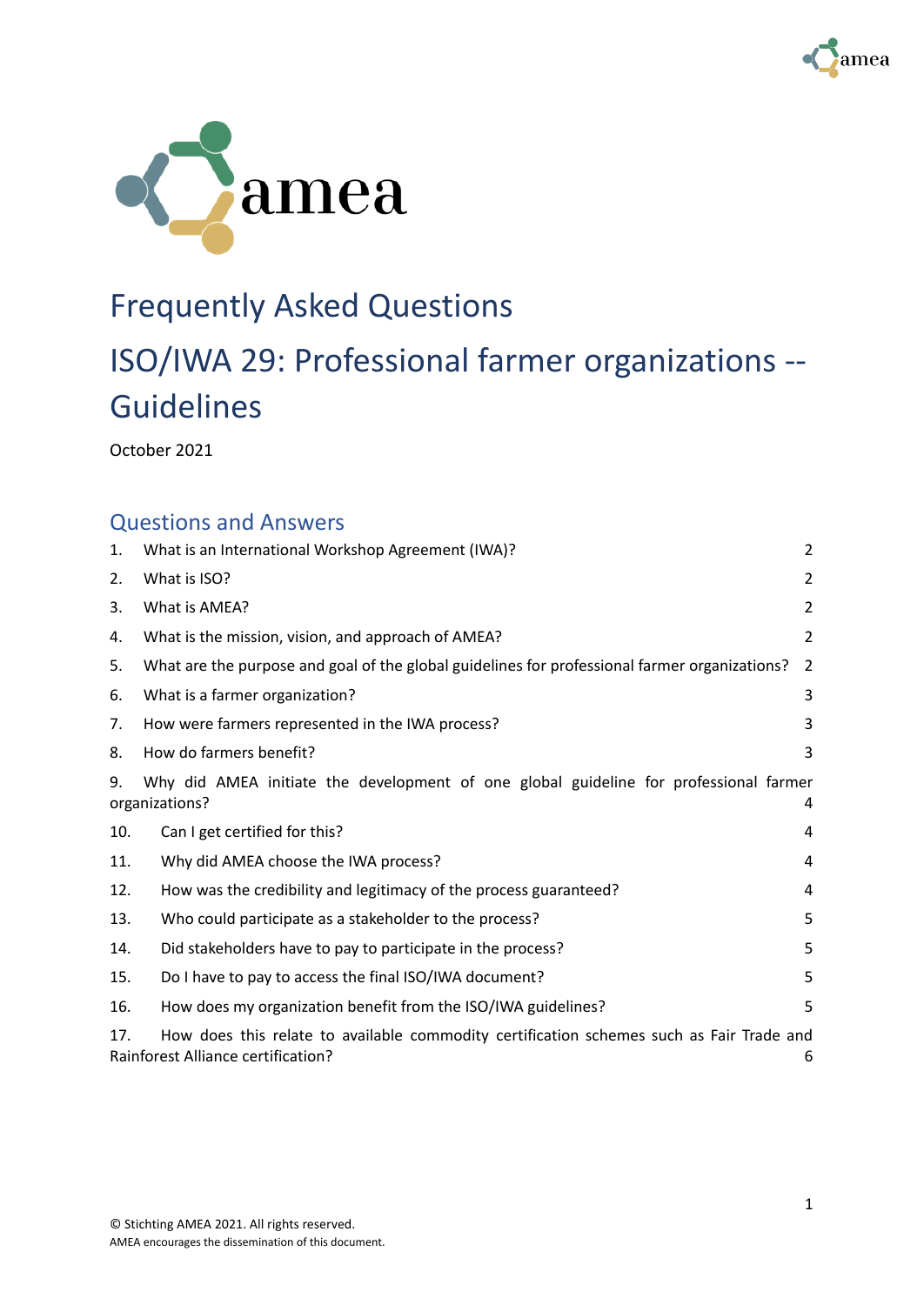

#### <span id="page-1-0"></span>1. What is an International Workshop Agreement (IWA)?

An International Workshop Agreement (IWA) is a type of ISO standard that goes through a fast-track development process (one year) and can be seen as a preliminary ISO standard.

The IWA is a formal process developed outside the normal ISO committee system to enable market players to negotiate in an "open workshop" environment. Market players and other stakeholders directly participate in developing an IWA and do not have to go through a national ISO delegation. It involves the main players from the target sector (public or private) and allows the sector to develop clear rules on an issue.

Find more information about the IWA process [here](https://www.iso.org/deliverables-all.html)[.](https://www.iso.org/files/live/sites/isoorg/files/developing_standards/docs/en/tmb_iwa.pdf)

#### <span id="page-1-1"></span>2. What is ISO?

ISO is the International Organization for [Standardization,](https://www.iso.org/about-us.html) based in Geneva, Switzerland. ISO is an independent, non-governmental international organization with a membership of 165 [members.](https://www.iso.org/members.html) Through its members, it brings together experts to share knowledge and develop voluntary, consensus-based, market-relevant International Standards that support innovation and provide solutions to global challenges.

An ISO standard is an international agreement between stakeholders, based on consensus. In order to achieve this, it is developed through a transparent process with all parties concerned. Because of this process, ISO standards are often the leading practice within a field.

#### <span id="page-1-2"></span>3. What is AMEA?

The Agribusiness Market Ecosystem Alliance (AMEA) is a global network of organizations dedicated to accelerating the development of professional farmer organizations (FOs).

In 2017, AMEA initiated the development of the ISO/IWA global guidelines for professional farmer organizations. It is the result of AMEA's commitment to develop a common language and shared understanding of the required capacities of professional farmer organizations, which provides all stakeholders in the agricultural sector with guidelines on how to increase the effectiveness of support to farmer organizations to improve their professional capacity.

For more information about AMEA, visit the [website.](https://www.ameaglobal.org/)

#### <span id="page-1-3"></span>4. What is the mission, vision, and approach of AMEA?

AMEA's mission is to to transform the systems that support farmers organizations and agri-SMEs to create value for farmers and themselves.

AMEA's vision is where farmers receive a living income for fair working conditions that inspires the next generation to invest in sustainable farming as a business.

AMEA's approach is to provide a platform that enables stakeholders to learn, innovate and scale up the most effective ecosystem approaches for supporting farmers.

#### <span id="page-1-4"></span>5. What are the purpose and goal of the global guidelines for professional farmer organizations?

The purpose in initiating the IWA process was to establish common guidelines for professional farmer organizations, in order to improve business performance. The guideline outlines a commonly understood and accepted international language for professional farmer business organizations that is intended to:

● Provide guidelines to improve the professionalism of farmer organizations, leading to improved performance and access to finance and markets;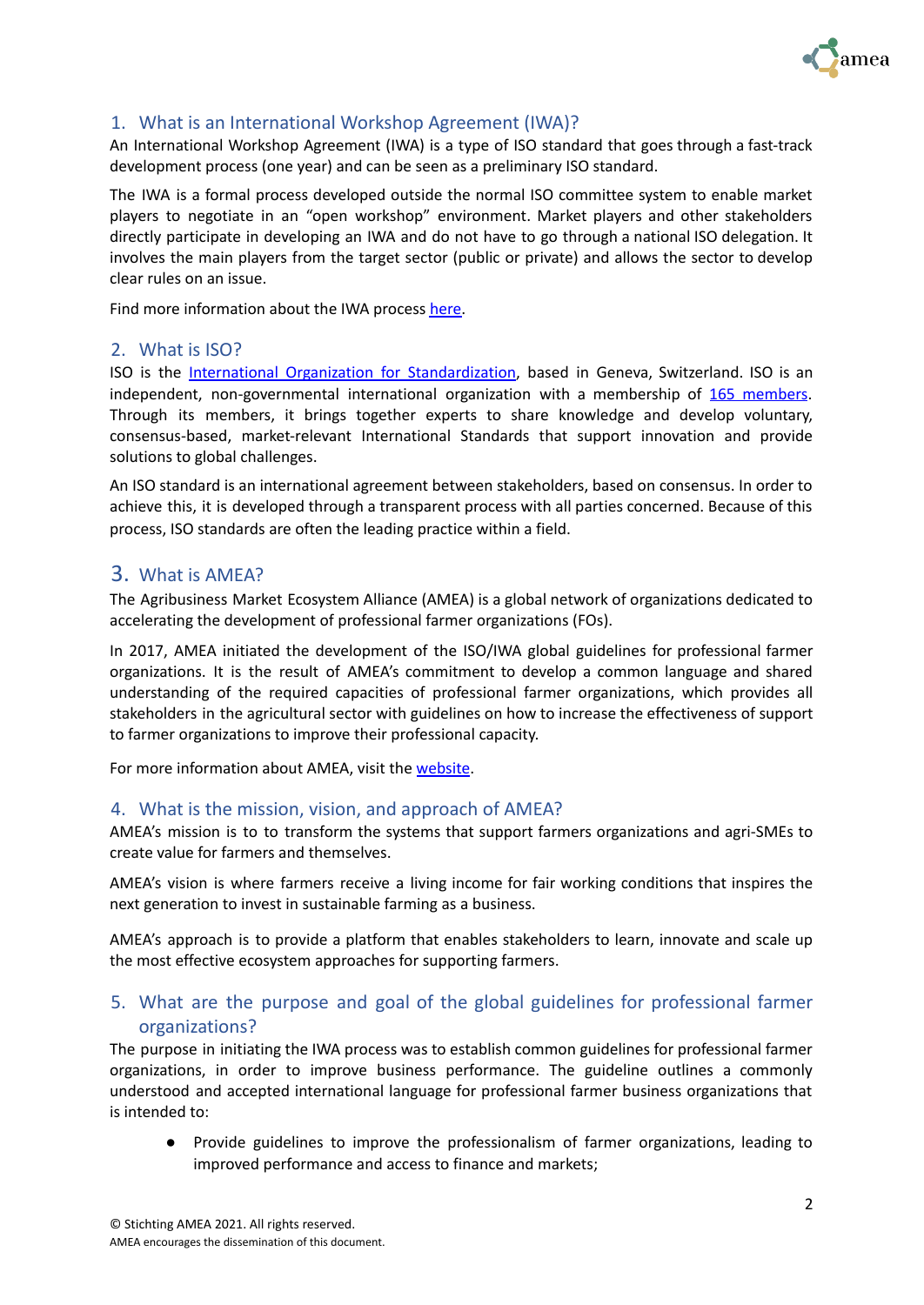

- Support members and staff of professional farmer organizations to supervise and hold their organization and leadership accountable;
- Increase the understanding and confidence of buyers, suppliers, investors, and others doing business with professional farmer organizations;
- Give direction to the actions of providers of training, assessment, advisory, and other organizational and business development services;
- Align the vision and interventions of stakeholders in their effort to professionalize farmer organizations;
- Encourage active engagement with broader stakeholders.

The ultimate goal was to reach a global consensus on the capabilities of a professional farmer organization. The goal of implementing the guidelines in a farmer organization should be a combination of improved performance, financial results, and customer and member confidence and satisfaction.

The purpose of the guideline is *not* to:

- Certify the performance of farmer organizations
- Replace or compete with existing or future certification standards
- Address every capacity or aspect of professionalism that can be of importance to a specific customer or market
- Imply the need for uniformity in organizational type or structure

The IWA is not intended for certification of farmer organizations (see question 10) and the guidelines are aimed primarily for farmer organizations in emerging markets and developing economies.

#### <span id="page-2-0"></span>6. What is a farmer organization?

For the purposes of these global guidelines, a farmer organization is understood as a formal voluntary entity formed by farmers for business and/or other purposes, which can take any legal form and which provides services/benefits for its members, including but not limited to, production processing and marketing of crops, livestock and animal products, forest products, fish and aquaculture products. Farmers include landless farmworkers.

#### <span id="page-2-1"></span>7. How were farmers represented in the IWA process?

Over the year-long process, AMEA reached out to farmer organizations' representatives around the globe and invited them to take a leading role in the development of the global guidelines in various forms. AMEA members organized eight regional workshops for consulting local stakeholders, including farmer umbrella organizations in Addis Ababa, Abidjan, Bangkok, Kampala, Lima, Tegucigalpa, and Quito.

#### <span id="page-2-2"></span>8. How do farmers benefit?

The global guidelines will make the capacity building support systems for farmers more efficient and aligned. Therefore, farmers will have more clarity on what professional core capacities are needed to close deals with buyers, and financial and other service providers.

#### <span id="page-2-3"></span>9. Why did AMEA initiate the development of one global guideline for professional farmer organizations?

A global guideline for professional farmer organizations provide a common language for farmer organizations, market actors, capacity builders, donors, commodity certification schemes and regulators around required capacities of professional farmer organizations. This common language will guide interactions between farmer organizations and other stakeholders. It will lead to more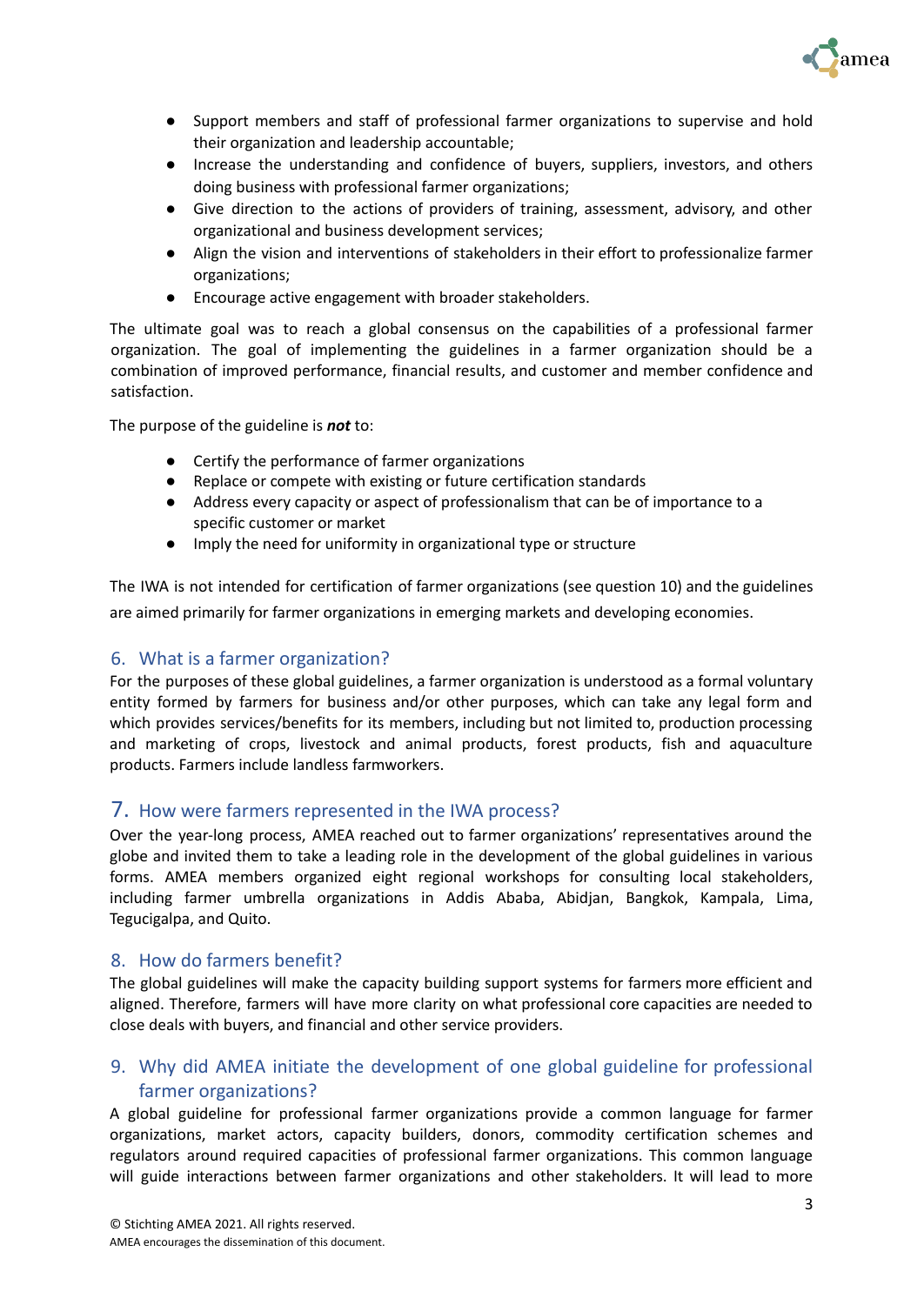

effective and sustainable development of professional farmer organizations who are able to find access to markets and maintain market relations.

A common understanding around professional farmer organizations has benefits for the sector and for the farmer organizations themselves. The guidelines document answers farmer organizations' needs for access to market opportunities and for better alignment between parties they work with. Higher levels of efficiency, sustainable income levels for farmers, and improved food security are the intended results.

#### <span id="page-3-0"></span>10.Can I get certified for this?

No. It is not possible to use the ISO/IWA 29 for certification.

The IWA 29 is used to benchmark AMEA's activities. AMEA and other stakeholders can use the IWA for reference and for a common understanding of what it means to be a professional farmer organization.

#### <span id="page-3-1"></span>11.Why did AMEA choose the IWA process?

AMEA chose the IWA process because it is credible, comprehensive, and yet only takes one year. The process is credible because it is run by ISO, is independently chaired, and is globally accepted. ISO standards are accepted by governments and international institutions and anyone could participate in the process.

The IWA process was facilitated by  $NEN$ , the Netherlands Standardization Institute – the Dutch ISO member body.

#### <span id="page-3-2"></span>12. How was the credibility and legitimacy of the process guaranteed?

The AMEA ISO/IWA process covered the credibility and legitimacy question in two main ways.

First, the IWA process was global. This means that once the proposal was ready to circulate, a notification was circulated to all ISO members. ISO member bodies could then circulate the proposal as widely as possible in order to publicize it to potentially interested parties. A three-month (90 days) advance notice was required before holding the official IWA workshop in Delft, the Netherlands (November 2018). This gave national stakeholders plenty of time to react to the call for participation. Eventually, 221 registrants from 51 countries participated by providing feedback and inputs to the proposal. The official two-day IWA workshop then took place and a few rounds of feedback happened until the Independent IWA Chair believed that the best possible consensus had been obtained.

A second way to ensure credibility and legitimacy was through the AMEA-organized workshops on the IWA process. Those were not official ISO/IWA workshops but were meant to engage as many regional stakeholders as possible to increase the legitimacy of the process and the relevance of feedback received.

Eight regional workshops were organized by AMEA members, attracting over 250 participants in Addis Ababa, Abidjan, Bangkok, Kampala, Lima, London, Tegucigalpa and Washington D.C.

#### <span id="page-3-3"></span>13.Who could participate as a stakeholder to the process?

Any organization or company or individual was allowed to attend, as long as they became a stakeholder by registering with NEN.

Organizations, companies, and individuals experienced in capacity building and in the development of professional farmer organizations were especially encouraged to participate.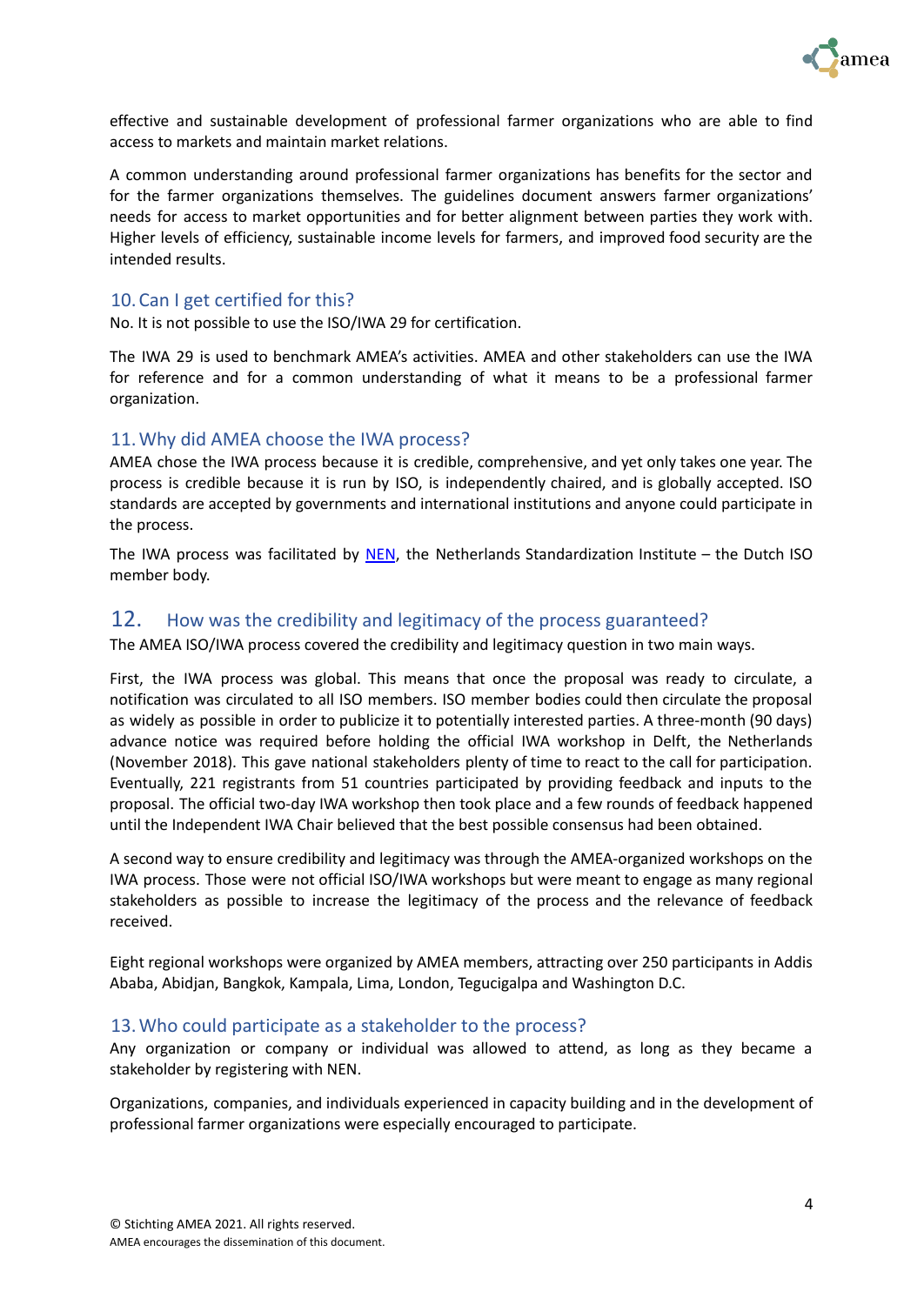

#### <span id="page-4-0"></span>14.Did stakeholders have to pay to participate in the process?

No. There was no fee to participate in the process.

However, to join the IWA meeting in the Netherlands, or other public workshops, stakeholders had to cover their own travel and accommodation costs.

#### <span id="page-4-1"></span>15.Do I have to pay to access the final ISO/IWA document?

Common ISO practice is for each national standardization institute member of ISO to decide upon the price they will put on access to the ISO standard. This means that access to the guidelines resulting from the IWA process comes at a monetary cost at the discretion of each ISO member, varying across countries.

You can check the price of the document at the **ISO [website](https://www.iso.org/standard/75808.html)**, or at the website of the standardization bureau in your country.

## <span id="page-4-2"></span>16. How does my organization benefit from the ISO/IWA guidelines?

#### *If your organization is a farmer organization:*

Regardless of the agricultural products you produce and the local context your organization is part of, using the global guidelines will offer you a better grasp of what market actors are looking for when they search professional farmer organizations to partner with. You can use the document as reference for your own capacity building and business strategy.

#### *If your organization is a capacity builder:*

You will have a clear reference to what market actors are looking for when they search for farmer organizations as reliable partners. By using the global guidelines as a guidance, your organization can better couple your capacity building efforts to the specific needs of the farmer organizations you work with, so that they can access markets more easily.

#### *If your organization is a buyer or input supplier:*

The global guidelines will create a common understanding between your organization – as a buyer or an input supplier – and capacity builders working with professional farmer organizations. Even with different (market) interests, there will be a common aim: to achieve the development of professional farmer organizations to become reliable partners and meet contract requirements.

For the relationship with farmer organizations, the global guidelines will be a valuable reference to communicate what is expected of each other, as professional businesses. Additionally, you will find it easier to connect farmer organizations you work with to financial institutions prepared to lend the capital your suppliers need to further invest in their businesses.

#### *If your organization is a microfinance/financial institution:*

By creating the references for farmer organizations to be professional according to what the market players expect them to be, the global guidelines will also provide your organization with a less risky ecosystem. This will help farmer organizations better understand and build the capacities that will make them reliable, profitable business partners – better preparing them for your due diligence processes. This means that (micro)financial institutions, like yours, will notice that more farmer organizations have become reliable customers.

#### <span id="page-4-3"></span>17.How does this relate to available commodity certification schemes such as Fair Trade and Rainforest Alliance certification?

While the global guideline is not meant for certification, it will be an overarching definition creating a common language on professional farmer organizations. Many of the available commodity certification schemes include criteria on the core business management capacities, which made them